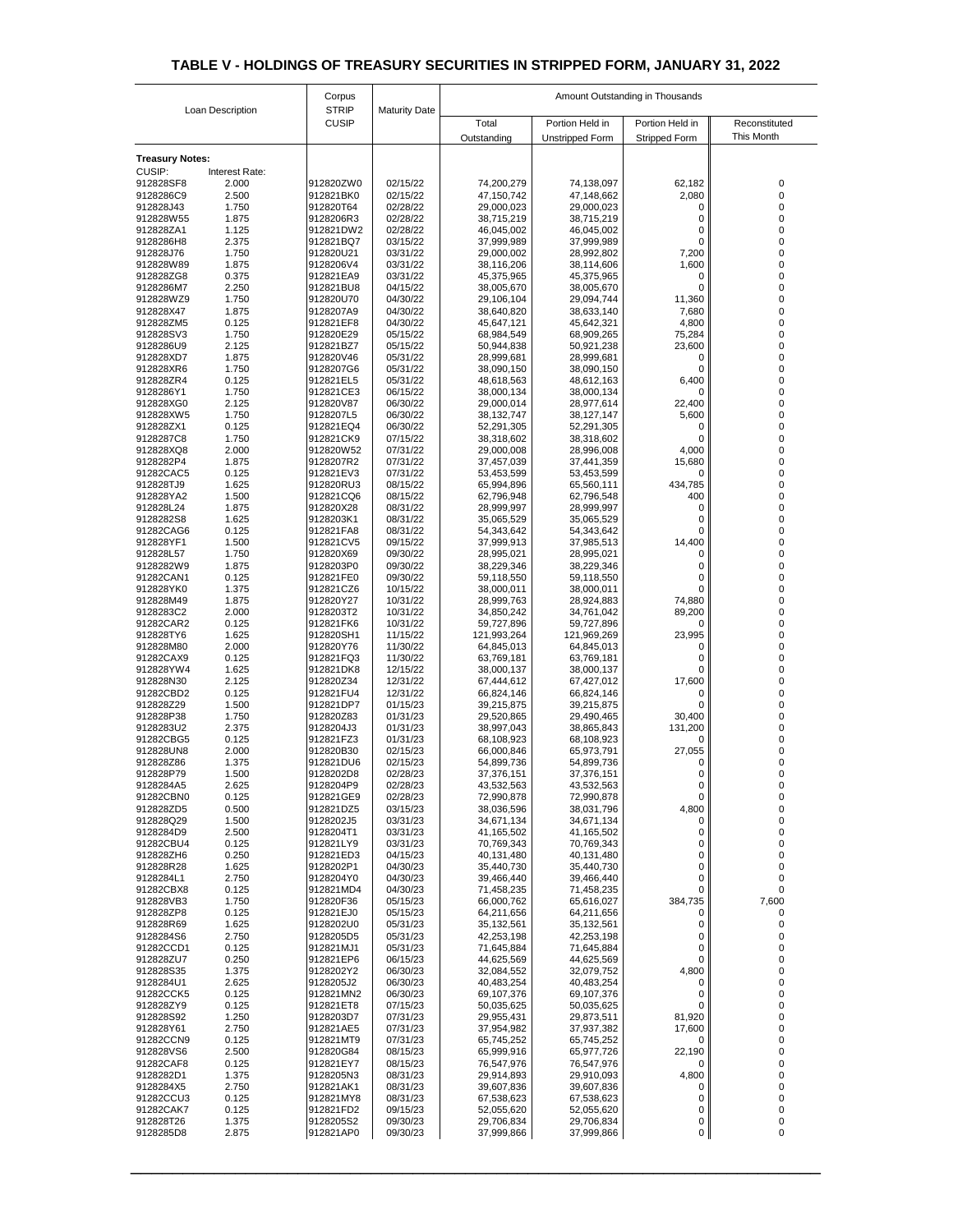|                        |                  | Corpus                 |                      | Amount Outstanding in Thousands |                               |                           |                             |
|------------------------|------------------|------------------------|----------------------|---------------------------------|-------------------------------|---------------------------|-----------------------------|
|                        | Loan Description | <b>STRIP</b>           | <b>Maturity Date</b> |                                 |                               |                           |                             |
|                        |                  | <b>CUSIP</b>           |                      | Total                           | Portion Held in               | Portion Held in           | Reconstituted<br>This Month |
| 91282CDA6              | 0.250            | 912821GK5              | 09/30/23             | Outstanding<br>67,219,658       | Unstripped Form<br>67,219,658 | <b>Stripped Form</b><br>0 |                             |
| 91282CAP6              | 0.125            | 912821FH3              | 10/15/23             | 53,454,729                      | 53,454,729                    | 0                         |                             |
| 912828T91              | 1.625            | 9128205W3              | 10/31/23             | 29,692,711                      | 29,692,711                    | 0                         |                             |
| 9128285K2<br>91282CDD0 | 2.875<br>0.375   | 912821AT2<br>912821GQ2 | 10/31/23<br>10/31/23 | 38,999,890<br>66,099,908        | 38,990,290<br>66,099,908      | 9,600<br>0                |                             |
| 912828WE6              | 2.750            | 912820J65              | 11/15/23             | 65,996,109                      | 64,317,655                    | 1,678,454                 | 14,500                      |
| 91282CAW1              | 0.250            | 912821FN0              | 11/15/23             | 68,807,085                      | 67,907,085                    | 900,000                   |                             |
| 912828U57<br>9128285P1 | 2.125<br>2.875   | 9128206B8<br>912821AY1 | 11/30/23<br>11/30/23 | 30,980,363<br>43,512,587        | 30,973,963                    | 6,400<br>67,200           |                             |
| 91282CDM0              | 0.500            | 912821GV1              | 11/30/23             | 62,778,550                      | 43,445,387<br>62,778,550      |                           |                             |
| 91282CBA8              | 0.125            | 912821FT7              | 12/15/23             | 58,385,314                      | 58,385,314                    |                           |                             |
| 912828V23              | 2.250            | 9128206G7              | 12/31/23             | 31,723,494                      | 31,723,494                    | O                         |                             |
| 9128285U0<br>91282CDR9 | 2.625<br>0.750   | 912821BC8<br>912821GZ2 | 12/31/23<br>12/31/23 | 40,998,539<br>63,608,315        | 40,985,739<br>63,608,315      | 12,800<br>$\Omega$        |                             |
| 91282CBE0              | 0.125            | 912821FX8              | 01/15/24             | 63,830,651                      | 63,830,651                    | 0                         |                             |
| 912828V80              | 2.250            | 9128206M4              | 01/31/24             | 29,775,684                      | 29,775,684                    | 0                         |                             |
| 9128285Z9<br>91282CDV0 | 2.500<br>0.875   | 912821BH7<br>912821HE8 | 01/31/24<br>01/31/24 | 41,000,039<br>62,070,952        | 40,987,639<br>62,070,952      | 12,400<br>0               |                             |
| 912828B66              | 2.750            | 912820L47              | 02/15/24             | 65,996,824                      | 65,808,837                    | 187,987                   | 1,000                       |
| 91282CBM2              | 0.125            | 912821GC3              | 02/15/24             | 79,041,154                      | 79,041,154                    | 0                         |                             |
| 912828W48<br>9128286G0 | 2.125<br>2.375   | 9128206S1<br>912821BN4 | 02/29/24<br>02/29/24 | 31,879,252<br>42,973,164        | 31,879,252<br>42,960,364      | $\mathbf{0}$<br>12,800    |                             |
| 91282CBR1              | 0.250            | 912821GH2              | 03/15/24             | 61,595,099                      | 61,580,699                    | 14,400                    |                             |
| 912828W71              | 2.125            | 9128206W2              | 03/31/24             | 72,389,805                      | 72,389,805                    |                           |                             |
| 91282CBV2<br>912828X70 | 0.375<br>2.000   | 912821MB8              | 04/15/24<br>04/30/24 | 66,901,843                      | 66,901,843<br>31,818,596      |                           |                             |
| 9128286R6              | 2.250            | 9128207B7<br>912821BX2 | 04/30/24             | 31,818,596<br>41,523,405        | 41,475,405                    | $\Omega$<br>48,000        | 0                           |
| 912828WJ5              | 2.500            | 912820N29              | 05/15/24             | 65,994,795                      | 65,984,515                    | 10,280                    |                             |
| 91282CCC3              | 0.250            | 912821MG7              | 05/15/24             | 88,769,272                      | 88,769,272                    | 0                         |                             |
| 912828XT2<br>91282CCG4 | 2.000<br>0.250   | 9128207H4<br>912821MM4 | 05/31/24<br>06/15/24 | 76,675,617<br>63,332,106        | 76,653,517<br>63,332,106      | 22,100                    |                             |
| 912828XX3              | 2.000            | 9128207M3              | 06/30/24             | 31,403,548                      | 31,403,548                    |                           |                             |
| 9128286Z8              | 1.750            | 912821CH6              | 06/30/24             | 43,344,818                      | 43,290,418                    | 54,400                    |                             |
| 91282CCL3<br>9128282N9 | 0.375<br>2.125   | 912821MR3<br>9128207S0 | 07/15/24<br>07/31/24 | 67,548,044                      | 67,536,844                    | 11,200                    |                             |
| 912828Y87              | 1.750            | 912821CN3              | 07/31/24             | 30,846,907<br>42,627,408        | 30,826,107<br>42,627,408      | 20,800<br>0               |                             |
| 912828D56              | 2.375            | 912820P84              | 08/15/24             | 65,998,692                      | 65,928,266                    | 70,426                    | 1,000                       |
| 91282CCT6<br>9128282U3 | 0.375<br>1.875   | 912821MW2<br>9128203L9 | 08/15/24<br>08/31/24 | 83,876,178<br>28,877,629        | 83,876,178<br>28,877,629      |                           |                             |
| 912828YE4              | 1.250            | 912821CT0              | 08/31/24             | 46,324,103                      | 46,324,103                    |                           |                             |
| 91282CCX7              | 0.375            | 912821GJ8              | 09/15/24             | 64,175,878                      | 64,175,878                    |                           |                             |
| 9128282Y5<br>912828YH7 | 2.125<br>1.500   | 9128203Q8<br>912821CX1 | 09/30/24<br>09/30/24 | 31,480,100<br>45,258,960        | 31,414,500<br>45,258,960      | 65,600<br>$\mathbf{0}$    |                             |
| 91282CDB4              | 0.625            | 912821GN9              | 10/15/24             | 62,364,044                      | 62,364,044                    | $\Omega$                  |                             |
| 9128283D0              | 2.250            | 9128203U9              | 10/31/24             | 28,700,490                      | 28,687,690                    | 12,800                    |                             |
| 912828YM6<br>912828G38 | 1.500<br>2.250   | 912821DC6<br>912820R58 | 10/31/24<br>11/15/24 | 45,286,641<br>66,031,911        | 45,286,641<br>66,031,311      | 0<br>600                  |                             |
| 91282CDH1              | 0.750            | 912821GT6              | 11/15/24             | 88,393,592                      | 88,384,792                    | 8,800                     |                             |
| 9128283J7              | 2.125            | 9128203Z8              | 11/30/24             | 29,519,458                      | 29,519,458                    | $\Omega$                  |                             |
| 912828YV6<br>91282CDN8 | 1.500            | 912821DH5<br>912821GY5 | 11/30/24             | 44,254,945                      | 44,193,345                    | 61,600                    |                             |
| 9128283P3              | 1.000<br>2.250   | 9128204D6              | 12/15/24<br>12/31/24 | 61,962,878<br>31,660,300        | 61,962,878<br>31,650,700      | $\Omega$<br>9,600         |                             |
| 912828YY0              | 1.750            | 912821DM4              | 12/31/24             | 44,858,744                      | 44,821,144                    | 37,600                    |                             |
| 91282CDS7              | 1.125            | 912821HC2              | 01/15/25             | 60,343,414                      | 60,343,414                    | $\Omega$                  |                             |
| 9128283V0<br>912828Z52 | 2.500<br>1.375   | 9128204K0<br>912821DS1 | 01/31/25<br>01/31/25 | 32,115,181<br>45,231,843        | 32,115,181<br>45,188,643      | $\Omega$<br>43,200        |                             |
| 912828J27              | 2.000            | 912820T31              | 02/15/25             | 65,988,280                      | 65,487,879                    | 500,401                   |                             |
| 9128283Z1              | 2.750            | 9128204Q7              | 02/28/25             | 36,070,112                      | 36,070,112                    | 0                         |                             |
| 912828ZC7<br>9128284F4 | 1.125<br>2.625   | 912821DX0<br>9128204U8 | 02/28/25<br>03/31/25 | 47,196,554<br>34,108,089        | 47,186,954<br>34,085,689      | 9,600<br>22,400           |                             |
| 912828ZF0              | 0.500            | 912821EB7              | 03/31/25             | 46,512,284                      | 46,508,284                    | 4,000                     |                             |
| 9128284M9              | 2.875            | 9128204Z7              | 04/30/25             | 32,701,484                      | 32,701,484                    | $\Omega$                  |                             |
| 912828ZL7<br>912828XB1 | 0.375<br>2.125   | 912821EG6<br>912820U96 | 04/30/25<br>05/15/25 | 46,734,370<br>66,521,989        | 46,734,370<br>66,515,692      | 0<br>6,297                | 100                         |
| 9128284R8              | 2.875            | 9128205F0              | 05/31/25             | 35,211,597                      | 35,094,797                    | 116,800                   |                             |
| 912828ZT0              | 0.250            | 912821EM3              | 05/31/25             | 49,724,255                      | 49,724,255                    | $\Omega$                  |                             |
| 912828XZ8<br>912828ZW3 | 2.750<br>0.250   | 912821AA3<br>912821ER2 | 06/30/25<br>06/30/25 | 33,736,098<br>53,428,393        | 33,716,098<br>53,428,393      | 20,000<br>$\Omega$        |                             |
| 912828Y79              | 2.875            | 912821AF2              | 07/31/25             | 31,629,113                      | 31,563,513                    | 65,600                    |                             |
| 91282CAB7              | 0.250            | 912821EW1              | 07/31/25             | 54,568,118                      | 54,568,118                    | 0                         |                             |
| 912828K74<br>9128284Z0 | 2.000            | 912820W78              | 08/15/25             | 66,479,519                      | 66,365,789                    | 113,730                   |                             |
| 91282CAJ0              | 2.750<br>0.250   | 912821AL9<br>912821FB6 | 08/31/25<br>08/31/25 | 33,184,893<br>55,430,929        | 33,184,893<br>55,430,929      | $\Omega$<br>$\Omega$      |                             |
| 9128285C0              | 3.000            | 912821AQ8              | 09/30/25             | 31,000,000                      | 31,000,000                    | 0                         |                             |
| 91282CAM3              | 0.250            | 912821FF7              | 09/30/25             | 60,256,027                      | 60,256,027                    | 0                         |                             |
| 9128285J5<br>91282CAT8 | 3.000<br>0.250   | 912821AU9<br>912821FL4 | 10/31/25<br>10/31/25 | 30,999,999<br>60,834,976        | 30,986,399<br>60,834,976      | 13,600<br>0               |                             |
| 912828M56              | 2.250            | 912820Y43              | 11/15/25             | 66,120,819                      | 66,058,610                    | 62,209                    | 9,600                       |
| 9128285N6              | 2.875            | 912821AZ8              | 11/30/25             | 34,809,191                      | 34,809,191                    | 0                         |                             |
| 91282CAZ4<br>9128285T3 | 0.375<br>2.625   | 912821FR1<br>912821BD6 | 11/30/25<br>12/31/25 | 64,907,589<br>32,000,157        | 64,907,589<br>32,000,157      | 0                         |                             |
| 91282CBC4              | 0.375            | 912821FV2              | 12/31/25             | 67,976,543                      | 67,976,543                    | 0                         |                             |
| 9128286A3              | 2.625            | 912821BJ3              | 01/31/26             | 32,000,104                      | 32,000,104                    | 0                         |                             |
| 91282CBH3<br>912828P46 | 0.375<br>1.625   | 912821GA7<br>9128202A4 | 01/31/26<br>02/15/26 | 69,244,706<br>64,940,660        | 69,244,706<br>64,727,520      | 0<br>213,140              |                             |
| 9128286F2              | 2.500            | 912821BP9              | 02/28/26             | 33,540,101                      | 33,540,101                    | Ü                         |                             |
| 91282CBQ3              | 0.500            | 912821GF6              | 02/28/26             | 74,214,468                      | 74,214,468                    | 0                         | 0                           |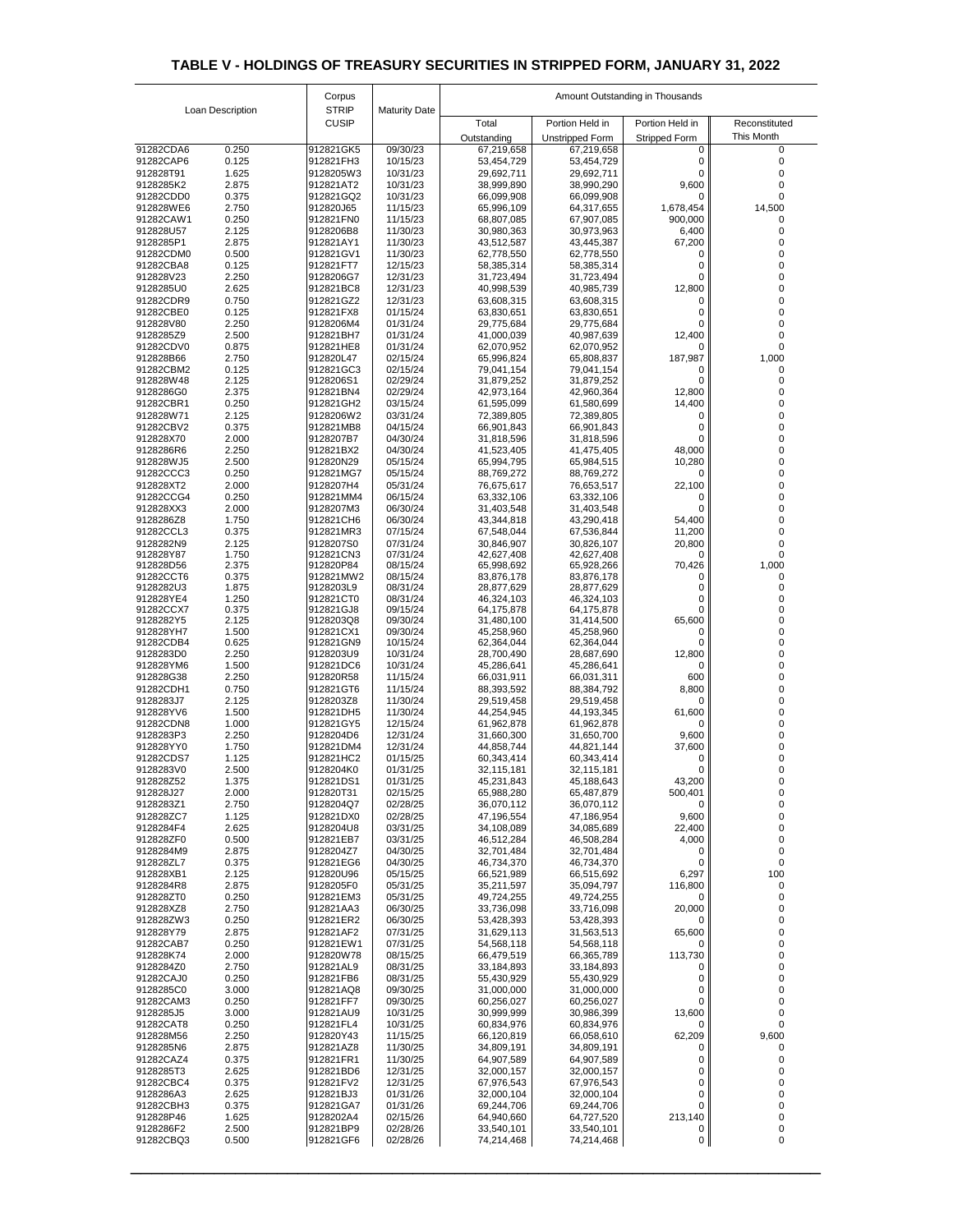|                                                       |                  | Corpus                       |                      | Amount Outstanding in Thousands |                            |                           |                 |
|-------------------------------------------------------|------------------|------------------------------|----------------------|---------------------------------|----------------------------|---------------------------|-----------------|
|                                                       | Loan Description | <b>STRIP</b><br><b>CUSIP</b> | <b>Maturity Date</b> | Total                           | Portion Held in            | Portion Held in           | Reconstituted   |
|                                                       |                  |                              |                      | Outstanding                     | <b>Unstripped Form</b>     |                           | This Month      |
| 9128286L9                                             | 2.250            | 912821BT1                    | 03/31/26             | 31,999,971                      | 31,999,971                 | <b>Stripped Form</b><br>0 | 0               |
| 91282CBT7                                             | 0.750            | 912821LZ6                    | 03/31/26             | 71,953,746                      | 71,953,746                 |                           | $\Omega$        |
| 9128286S4                                             | 2.375            | 912821BY0                    | 04/30/26             | 32,408,242                      | 32,408,242                 |                           |                 |
| 91282CBW0                                             | 0.750            | 912821ME2                    | 04/30/26             | 72,649,380                      | 72,649,380                 |                           |                 |
| 912828R36<br>9128286X3                                | 1.625<br>2.125   | 9128202R7<br>912821CD5       | 05/15/26<br>05/31/26 | 69,496,759<br>35,361,567        | 69,477,550<br>35,361,567   | 19,209                    |                 |
| 91282CCF6                                             | 0.750            | 912821MK8                    | 05/31/26             | 72,840,141                      | 72,840,141                 |                           |                 |
| 9128287B0                                             | 1.875            | 912821CJ2                    | 06/30/26             | 33,828,122                      | 33,828,122                 |                           |                 |
| 91282CCJ8                                             | 0.875            | 912821MP7                    | 06/30/26             | 70,259,272                      | 70,259,272                 | 0                         |                 |
| 912828Y95<br>91282CCP4                                | 1.875<br>0.625   | 912821CP8<br>912821MU6       | 07/31/26<br>07/31/26 | 33,271,132<br>66,841,592        | 33,271,132<br>66,841,592   | 0<br>0                    |                 |
| 9128282A7                                             | 1.500            | 9128205K9                    | 08/15/26             | 65,349,241                      | 65,346,241                 | 3,000                     |                 |
| 912828YD6                                             | 1.375            | 912821CU7                    | 08/31/26             | 36, 155, 382                    | 36, 155, 382               |                           |                 |
| 91282CCW9                                             | 0.750            | 912821MZ5                    | 08/31/26             | 68,664,147                      | 68,664,147                 |                           |                 |
| 912828YG9<br>91282CCZ2                                | 1.625<br>0.875   | 912821CY9<br>912821GL3       | 09/30/26<br>09/30/26 | 35,324,210<br>68,346,425        | 35,324,210<br>68,346,425   | 0<br>0                    |                 |
| 912828YQ7                                             | 1.625            | 912821DD4                    | 10/31/26             | 35,345,667                      | 35,345,667                 | 0                         |                 |
| 91282CDG3                                             | 1.125            | 912821GR0                    | 10/31/26             | 67,201,691                      | 67,201,691                 | 0                         |                 |
| 912828U24                                             | 2.000            | 9128205Y9                    | 11/15/26             | 69,134,575                      | 69,133,026                 | 1,549                     |                 |
| 912828YU8                                             | 1.625            | 912821DJ1                    | 11/30/26             | 34,540,488                      | 34,540,488                 | 0                         | 0               |
| 91282CDK4<br>912828YX2                                | 1.250<br>1.750   | 912821GW9<br>912821DN2       | 11/30/26<br>12/31/26 | 63,863,042<br>35,011,701        | 63,863,042<br>35,011,701   | 0                         |                 |
| 91282CDQ1                                             | 1.250            | 912821HA6                    | 12/31/26             | 64,744,192                      | 64,744,192                 | 0                         |                 |
| 912828Z78                                             | 1.500            | 912821DT9                    | 01/31/27             | 98,524,841                      | 98,524,841                 |                           |                 |
| 912828V98                                             | 2.250            | 9128206P7                    | 02/15/27             | 65,815,868                      | 65,766,638                 | 49,230                    |                 |
| 912828ZB9<br>912828ZE3                                | 1.125<br>0.625   | 912821DY8<br>912821EC5       | 02/28/27<br>03/31/27 | 36,836,324<br>36,302,505        | 36,836,324<br>36,302,505   | 0                         |                 |
| 912828ZN3                                             | 0.500            | 912821EH4                    | 04/30/27             | 38,039,590                      | 38,039,590                 | U<br>0                    |                 |
| 912828X88                                             | 2.375            | 9128207D3                    | 05/15/27             | 71,050,221                      | 71,039,356                 | 10,865                    |                 |
| 912828ZS2                                             | 0.500            | 912821EN1                    | 05/31/27             | 41,989,355                      | 41,989,355                 | 0                         |                 |
| 912828ZV5                                             | 0.500            | 912821ES0                    | 06/30/27             | 46,607,732                      | 46,607,732                 | 0                         |                 |
| 91282CAD3<br>9128282R0                                | 0.375<br>2.250   | 912821EX9<br>9128203H8       | 07/31/27<br>08/15/27 | 49,000,101<br>69,915,360        | 49,000,101<br>69,914,380   | 0<br>980                  |                 |
| 91282CAH4                                             | 0.500            | 912821FC4                    | 08/31/27             | 51,083,076                      | 51,083,076                 | 0                         |                 |
| 91282CAL5                                             | 0.375            | 912821FG5                    | 09/30/27             | 56,845,294                      | 56,845,294                 |                           |                 |
| 91282CAU5                                             | 0.500            | 912821FM2                    | 10/31/27             | 58,622,977                      | 58,622,977                 | 0                         |                 |
| 9128283F5                                             | 2.250            | 9128203W5                    | 11/15/27             | 66,474,111                      | 66,473,476                 | 635                       |                 |
| 91282CAY7<br>91282CBB6                                | 0.625<br>0.625   | 912821FS9<br>912821FW0       | 11/30/27<br>12/31/27 | 63,768,886<br>67,976,517        | 63,768,886<br>67,976,517   | 0                         |                 |
| 91282CBJ9                                             | 0.750            | 912821GB5                    | 01/31/28             | 70,379,850                      | 70,379,850                 |                           |                 |
| 9128283W8                                             | 2.750            | 9128204M6                    | 02/15/28             | 70,572,105                      | 70,144,105                 | 428,000                   |                 |
| 91282CBP5                                             | 1.125            | 912821GG4                    | 02/29/28             | 75,431,149                      | 75,431,149                 |                           |                 |
| 91282CBS9<br>91282CBZ3                                | 1.250<br>1.250   | 912821MA0<br>912821MF9       | 03/31/28<br>04/30/28 | 73,132,916<br>73,840,270        | 73,132,916<br>73,840,270   |                           |                 |
| 9128284N7                                             | 2.875            | 9128205B9                    | 05/15/28             | 75,112,231                      | 75,109,115                 | 3,116                     |                 |
| 91282CCE9                                             | 1.250            | 912821ML6                    | 05/31/28             | 74,034,233                      | 74,034,233                 | 0                         |                 |
| 91282CCH2                                             | 1.250            | 912821MQ5                    | 06/30/28             | 71,410,102                      | 71,410,102                 |                           |                 |
| 91282CCR0<br>9128284V9                                | 1.000<br>2.875   | 912821MV4<br>912821AH8       | 07/31/28<br>08/15/28 | 67,937,659                      | 67,937,659                 |                           |                 |
| 91282CCV1                                             | 1.125            | 912821NA9                    | 08/31/28             | 75,495,710<br>69,789,803        | 75,493,290<br>69,789,803   | 2,420<br>0                |                 |
| 91282CCY5                                             | 1.250            | 912821GM1                    | 09/30/28             | 69,466,887                      | 69,466,887                 |                           |                 |
| 91282CDF5                                             | 1.375            | 912821GS8                    | 10/31/28             | 68,303,325                      | 68,303,325                 |                           |                 |
| 9128285M8                                             | 3.125            | 912821AW5                    | 11/15/28             | 80,505,854                      | 80,503,818                 | 2,037                     |                 |
| 91282CDL2<br>91282CDP3                                | 1.500<br>1.375   | 912821GX7<br>912821HB4       | 11/30/28<br>12/31/28 | 63,863,621<br>63,608,180        | 63,863,621<br>63,608,180   | 0                         |                 |
| 91282CDW8                                             | 1.750            | 912821HG3                    | 01/31/29             | 60,921,657                      | 60,921,657                 |                           |                 |
| 9128286B1                                             | 2.625            | 912821BL8                    | 02/15/29             | 81,505,475                      | 80,904,995                 | 600,480                   |                 |
| 9128286T2                                             | 2.375            | 912821CA1                    | 05/15/29             | 84,427,059                      | 84,422,109                 | 4,950                     |                 |
| 912828YB0<br>912828YS3                                | 1.625<br>1.750   | 912821CR4<br>912821DF9       | 08/15/29<br>11/15/29 | 92,618,670<br>88,552,507        | 92,589,130<br>88,552,507   | 29,540<br>0               | 0<br>0          |
| 912828Z94                                             | 1.500            | 912821DV4                    | 02/15/30             | 88,112,596                      | 88,107,626                 | 4,970                     | 0               |
| 912828ZQ6                                             | 0.625            | 912821EK7                    | 05/15/30             | 109,879,722                     | 108,377,342                | 1,502,380                 |                 |
| 91282CAE1                                             | 0.625            | 912821EZ4                    | 08/15/30             | 133,018,653                     | 132,516,413                | 502,240                   |                 |
| 91282CAV3<br>91282CBL4                                | 0.875<br>1.125   | 912821FP5<br>912821GD1       | 11/15/30<br>02/15/31 | 133,680,821<br>140,062,615      | 133,680,721<br>140,062,615 | 100<br>0                  | 0               |
| 91282CCB5                                             | 1.625            | 912821MH5                    | 05/15/31             | 148,500,715                     | 148,500,715                | 0                         |                 |
| 91282CCS8                                             | 1.250            | 912821MX0                    | 08/15/31             | 142,197,457                     | 142,197,457                | $\Omega$                  | 0               |
| 91282CDJ7                                             | 1.375            | 912821GU3                    | 11/15/31             | 144,644,276                     | 144,643,276                | 1,000                     |                 |
| <b>Total Treasury Notes</b><br><b>Treasury Bonds:</b> |                  |                              |                      | 13,141,514,668                  | 13,132,206,518             | 9,308,151                 | 33,800          |
| <b>CUSIP:</b><br>Interest Rate:                       |                  |                              |                      |                                 |                            |                           |                 |
| 912810EM6                                             | 7.250            | 912803AZ6                    | 08/15/22             | 10,127,790                      | 9,296,262                  | 831,529                   | 5,100           |
| 912810EN4                                             | 7.625            | 912803BA0                    | 11/15/22             | 7,423,626                       | 6,794,430                  | 629,196                   | 109,940         |
| 912810EP9                                             | 7.125            | 912803BB8                    | 02/15/23             | 15,782,061                      | 15,368,774                 | 413,287                   | 12,000          |
| 912810EQ7<br>912810ES3                                | 6.250<br>7.500   | 912803BC6<br>912803BD4       | 08/15/23<br>11/15/24 | 22,659,044<br>9,604,162         | 22,316,944<br>9,010,280    | 342,100<br>593,882        | 24,960<br>2,000 |
| 912810ET1                                             | 7.625            | 912803BE2                    | 02/15/25             | 9,509,170                       | 8,972,194                  | 536,976                   | 2,600           |
| 912810EV6                                             | 6.875            | 912803BF9                    | 08/15/25             | 11,187,207                      | 10,283,255                 | 903,952                   | 47,200          |
| 912810EW4                                             | 6.000            | 912803BG7                    | 02/15/26             | 12,837,916                      | 12,647,931                 | 189,985                   | 0               |
| 912810EX2<br>912810EY0                                | 6.750<br>6.500   | 912803BH5<br>912803BJ1       | 08/15/26<br>11/15/26 | 8,810,418<br>10,860,177         | 8,212,516<br>9,805,744     | 597,902<br>1,054,433      | 5,000           |
| 912810EZ7                                             | 6.625            | 912803BK8                    | 02/15/27             | 9,521,971                       | 9,031,714                  | 490,257                   | 0               |
| 912810FA1                                             | 6.375            | 912803BL6                    | 08/15/27             | 9,196,756                       | 7,844,793                  | 1,351,963                 | 7,000           |
| 912810FB9                                             | 6.125            | 912803BM4                    | 11/15/27             | 22,021,339                      | 20,257,223                 | 1,764,116                 | 0               |
| 912810FE3                                             | 5.500            | 912803BP7                    | 08/15/28             | 11,776,201                      | 10,816,198                 | 960,003                   | 0               |
| 912810FF0                                             | 5.250            | 912803BV4                    | 11/15/28             | 10,947,052                      | 10,143,200                 | 803,852                   | 35,200          |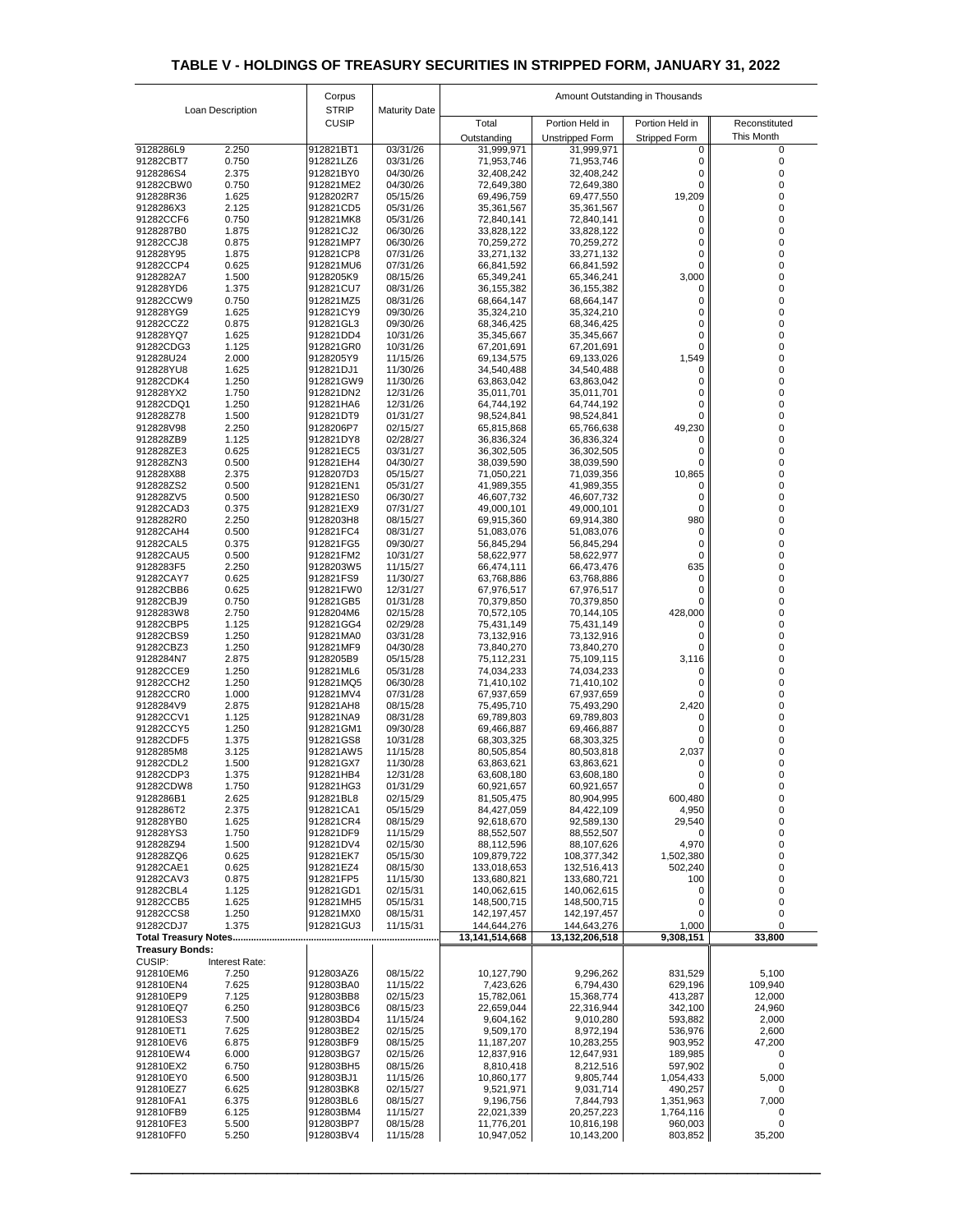|                        |                                                                   | Corpus                       |                      | Amount Outstanding in Thousands |                            |                            |                    |  |
|------------------------|-------------------------------------------------------------------|------------------------------|----------------------|---------------------------------|----------------------------|----------------------------|--------------------|--|
|                        | Loan Description                                                  | <b>STRIP</b><br><b>CUSIP</b> | <b>Maturity Date</b> | Total                           | Portion Held in            | Portion Held in            | Reconstituted      |  |
|                        |                                                                   |                              |                      | Outstanding                     | <b>Unstripped Form</b>     | <b>Stripped Form</b>       | This Month         |  |
| 912810FG8              | 5.250                                                             | 912803BW2                    | 02/15/29             | 11,350,341                      | 11,114,176                 | 236,165                    | $\mathbf 0$        |  |
| 912810FJ2<br>912810FM5 | 6.125<br>6.250                                                    | 912803CG6<br>912803CH4       | 08/15/29<br>05/15/30 | 11,178,580<br>17,043,162        | 10,588,069<br>16,173,173   | 590,511<br>869,989         | $\Omega$<br>7,200  |  |
| 912810FP8              | 5.375                                                             | 912803CK7                    | 02/15/31             | 16,427,648                      | 15,007,085                 | 1,420,563                  | 3,520              |  |
| 912810FT0              | 4.500                                                             | 912803CX9                    | 02/15/36             | 26,397,130                      | 24,635,277                 | 1,761,853                  | 61,000             |  |
| 912810PT9<br>912810PU6 | 4.750<br>5.000                                                    | 912803CZ4<br>912803DA8       | 02/15/37<br>05/15/37 | 16,589,456<br>21,413,045        | 16,170,157<br>20,808,793   | 419,299<br>604,252         | 19,600<br>108,772  |  |
| 912810PW2              | 4.375                                                             | 912803DC4                    | 02/15/38             | 22,525,149                      | 22,003,303                 | 521,845                    | 17,600             |  |
| 912810PX0              | 4.500                                                             | 912803DD2                    | 05/15/38             | 25,500,123                      | 24,895,733                 | 604,390                    | $\Omega$           |  |
| 912810QA9<br>912810QB7 | 3.500<br>4.250                                                    | 912803DF7<br>912803DG5       | 02/15/39<br>05/15/39 | 25,908,569<br>38,778,773        | 25,701,919<br>37,591,197   | 206,650<br>1,187,576       | 2,600<br>138,800   |  |
| 912810QC5              | 4.500                                                             | 912803DH3                    | 08/15/39             | 41,430,538                      | 40,568,305                 | 862,233                    | 14,000             |  |
| 912810QD3              | 4.375                                                             | 912803DJ9                    | 11/15/39             | 44,564,249                      | 40,823,084                 | 3,741,165                  | 495,360            |  |
| 912810QE1<br>912810QH4 | 4.625<br>4.375                                                    | 912803DK6<br>912803DM2       | 02/15/40<br>05/15/40 | 44,902,490<br>43,473,044        | 41,301,421<br>39,585,773   | 3,601,069<br>3,887,271     | 257,620<br>505,400 |  |
| 912810SR0              | 1.125                                                             | 912803FQ1                    | 05/15/40             | 60,356,639                      | 60,355,259                 | 1,380                      | $\Omega$           |  |
| 912810QK7              | 3.875                                                             | 912803DN0                    | 08/15/40             | 43,213,317                      | 42,462,666                 | 750,651                    | 232,640            |  |
| 912810SQ2<br>912810QL5 | 1.125<br>4.250                                                    | 912803FS7<br>912803DP5       | 08/15/40<br>11/15/40 | 76,517,749<br>42,903,189        | 76,327,409<br>40,939,337   | 190,340<br>1,963,851       | 24,000<br>116,000  |  |
| 912810ST6              | 1.375                                                             | 912803FU2                    | 11/15/40             | 85,640,970                      | 85,638,740                 | 2,230                      | $\Omega$           |  |
| 912810QN1              | 4.750                                                             | 912803DQ3                    | 02/15/41             | 43,004,945                      | 42,114,971                 | 889,974                    | 185,000            |  |
| 912810SW9<br>912810QQ4 | 1.875                                                             | 912803FW8<br>912803DS9       | 02/15/41             | 89,742,088                      | 89,551,872                 | 190,216                    | $\Omega$           |  |
| 912810SY5              | 4.375<br>2.250                                                    | 912803FZ1                    | 05/15/41<br>05/15/41 | 41,995,507<br>86, 181, 841      | 41,174,502<br>86,006,101   | 821,005<br>175,740         | 159,480<br>0       |  |
| 912810QS0              | 3.750                                                             | 912803DT7                    | 08/15/41             | 42,488,837                      | 41,890,552                 | 598,286                    | 80,300             |  |
| 912810TA6              | 1.750                                                             | 912803GB3                    | 08/15/41             | 83,722,742                      | 83,142,792                 | 579,950                    | 426,160            |  |
| 912810QT8<br>912810TC2 | 3.125<br>2.000                                                    | 912803DU4<br>912803GD9       | 11/15/41<br>11/15/41 | 44,622,444<br>70,625,677        | 43,794,949<br>70,561,597   | 827,495<br>64,080          | 90,108<br>$\Omega$ |  |
| 912810QU5              | 3.125                                                             | 912803DV2                    | 02/15/42             | 47,219,044                      | 46,557,806                 | 661,238                    | 529,812            |  |
| 912810QW1              | 3.000                                                             | 912803DX8                    | 05/15/42             | 43,918,686                      | 43,237,703                 | 680,983                    | 101,200            |  |
| 912810QX9<br>912810QY7 | 2.750<br>2.750                                                    | 912803DY6<br>912803DZ3       | 08/15/42<br>11/15/42 | 41,995,432                      | 41,076,132                 | 919,300<br>2,596,045       | 89,200<br>67,200   |  |
| 912810QZ4              | 3.125                                                             | 912803EA7                    | 02/15/43             | 41,994,009<br>41,999,759        | 39,397,965<br>36,671,400   | 5,328,359                  | 473,792            |  |
| 912810RB6              | 2.875                                                             | 912803EC3                    | 05/15/43             | 41,999,319                      | 36,749,575                 | 5,249,743                  | 33,200             |  |
| 912810RC4              | 3.625                                                             | 912803ED1                    | 08/15/43             | 41,998,968                      | 38,122,349                 | 3,876,619                  | 522,640            |  |
| 912810RD2<br>912810RE0 | 3.750<br>3.625                                                    | 912803EE9<br>912803EF6       | 11/15/43<br>02/15/44 | 41,994,787<br>41,999,879        | 38,689,046<br>35,777,742   | 3,305,741<br>6,222,137     | 248,520<br>18,880  |  |
| 912810RG5              | 3.375                                                             | 912803EH2                    | 05/15/44             | 41,992,115                      | 36,681,805                 | 5,310,310                  | 570,000            |  |
| 912810RH3              | 3.125                                                             | 912803EJ8                    | 08/15/44             | 42,000,030                      | 38,301,954                 | 3,698,076                  | 1,760              |  |
| 912810RJ9<br>912810RK6 | 3.000<br>2.500                                                    | 912803EK5<br>912803EL3       | 11/15/44<br>02/15/45 | 42,020,892<br>42,000,609        | 37, 132, 552<br>36,238,266 | 4,888,340<br>5,762,343     | 391,920<br>95,642  |  |
| 912810RM2              | 3.000                                                             | 912803EN9                    | 05/15/45             | 42,361,715                      | 38,927,268                 | 3,434,447                  | 32,000             |  |
| 912810RN0              | 2.875                                                             | 912803EP4                    | 08/15/45             | 42,320,986                      | 37,838,125                 | 4,482,861                  | 279,840            |  |
| 912810RP5              | 3.000<br>2.500                                                    | 912803EQ2                    | 11/15/45             | 42,076,670                      | 37,801,821                 | 4,274,849                  | 247,200            |  |
| 912810RQ3<br>912810RS9 | 2.500                                                             | 912803ER0<br>912803ET6       | 02/15/46<br>05/15/46 | 40,252,169<br>43,173,535        | 33,408,477<br>37,251,087   | 6,843,692<br>5,922,448     | 169,320<br>271,200 |  |
| 912810RT7              | 2.250                                                             | 912803EU3                    | 08/15/46             | 40,536,407                      | 38,422,147                 | 2,114,260                  | 48,600             |  |
| 912810RU4              | 2.875                                                             | 912803EV1                    | 11/15/46             | 42,948,775                      | 40,551,398                 | 2,397,377                  | 91,459             |  |
| 912810RV2<br>912810RX8 | 3.000<br>3.000                                                    | 912803EW9<br>912803EY5       | 02/15/47<br>05/15/47 | 40,830,504<br>44,224,115        | 35,468,355<br>37,970,621   | 5,362,149<br>6,253,494     | 437,840<br>546,420 |  |
| 912810RY6              | 2.750                                                             | 912803EZ2                    | 08/15/47             | 43,512,331                      | 32,864,190                 | 10,648,141                 | 35,560             |  |
| 912810RZ3              | 2.750                                                             | 912803FA6                    | 11/15/47             | 41,228,751                      | 27,505,470                 | 13,723,281                 | 26,920             |  |
| 912810SA7<br>912810SC3 | 3.000<br>3.125                                                    | 912803FB4<br>912803FD0       | 02/15/48<br>05/15/48 | 45,044,506<br>49,151,624        | 33,257,010<br>38,072,733   | 11,787,495<br>11,078,891   | 454,620<br>252,628 |  |
| 912810SD1              | 3.000                                                             | 912803FE8                    | 08/15/48             | 50,414,781                      | 38,238,048                 | 12,176,733                 | 170,780            |  |
| 912810SE9              | 3.375                                                             | 912803FF5                    | 11/15/48             | 54,868,281                      | 42,560,724                 | 12,307,557                 | 1,123,340          |  |
| 912810SF6<br>912810SH2 | 3.000<br>2.875                                                    | 912803FG3<br>912803FJ7       | 02/15/49<br>05/15/49 | 55,576,512<br>57,608,369        | 37,005,954<br>39,185,575   | 18,570,558<br>18,422,794   | 654,380<br>728,760 |  |
| 912810SJ8              | 2.250                                                             | 912803FK4                    | 08/15/49             | 63,396,357                      | 53,264,162                 | 10,132,195                 | 348,580            |  |
| 912810SK5              | 2.375                                                             | 912803FL2                    | 11/15/49             | 60,504,749                      | 51,827,037                 | 8,677,712                  | 926,565            |  |
| 912810SL3<br>912810SN9 | 2.000<br>1.250                                                    | 912803FM0<br>912803FP3       | 02/15/50<br>05/15/50 | 60,520,860<br>73,571,798        | 50,243,985<br>59,414,557   | 10,276,875<br>14, 157, 240 | 783,462<br>147,617 |  |
| 912810SP4              | 1.375                                                             | 912803FR9                    | 08/15/50             | 89,052,509                      | 76,497,443                 | 12,555,066                 | 27,200             |  |
| 912810SS8              | 1.625                                                             | 912803FT5                    | 11/15/50             | 85,838,257                      | 64,502,130                 | 21,336,127                 | 804,940            |  |
| 912810SU3              | 1.875                                                             | 912803FV0                    | 02/15/51             | 89,966,491                      | 69,864,586                 | 20,101,905                 | 103,800            |  |
| 912810SX7<br>912810SZ2 | 2.375<br>2.000                                                    | 912803FY4<br>912803GA5       | 05/15/51<br>08/15/51 | 95,480,587<br>91,406,663        | 90,659,102<br>84,937,813   | 4,821,485<br>6,468,850     | 726,560<br>33,490  |  |
| 912810TB4              | 1.875                                                             | 912803GC1                    | 11/15/51             | 90,235,307                      | 84,631,827                 | 5,603,480                  | 717,020            |  |
|                        |                                                                   |                              |                      | 3,530,000,266                   | 3,178,535,607              | 351,464,659                | 16,530,027         |  |
| <b>CUSIP:</b>          | <b>Treasury Inflation-Protected Securities:</b><br>Interest Rate: |                              |                      |                                 |                            |                            |                    |  |
| 912828X39              | 0.125                                                             | 9128206Y8                    | 04/15/22             | 50,770,791                      | 50,770,791                 | $\mathbf 0$                | 0                  |  |
| 912828TE0              | 0.125                                                             | 912820RP4                    | 07/15/22             | 49,544,821                      | 49,544,821                 | $\mathbf 0$                |                    |  |
| 912828UH1<br>9128284H0 | 0.125<br>0.625                                                    | 912820A64<br>9128204W4       | 01/15/23<br>04/15/23 | 49,355,337<br>52,615,410        | 49,355,337<br>52,615,410   | 0<br>$\overline{0}$        |                    |  |
| 912828VM9              | 0.375                                                             | 912820G43                    | 07/15/23             | 48,958,238                      | 48,958,238                 | 0                          |                    |  |
| 912828B25              | 0.625                                                             | 912820K71                    | 01/15/24             | 48,808,111                      | 48,808,111                 | 0                          |                    |  |
| 9128286N5              | 0.500                                                             | 912821BV6                    | 04/15/24             | 35,488,117                      | 35,488,117                 | 0                          |                    |  |
| 912828WU0<br>912828YL8 | 0.125<br>0.125                                                    | 912820P35<br>912821DA0       | 07/15/24<br>10/15/24 | 47,991,725<br>38,115,509        | 47,991,725<br>38,115,509   | 0<br>$\overline{0}$        |                    |  |
| 912810FR4              | 2.375                                                             | 912803CN1                    | 01/15/25             | 41,282,119                      | 41,282,119                 | 0                          |                    |  |
| 912828H45              | 0.250                                                             | 912820S65                    | 01/15/25             | 48,099,026                      | 48,099,026                 | 0                          |                    |  |
| 912828ZJ2<br>912828XL9 | 0.125<br>0.375                                                    | 912821EE1<br>912820W29       | 04/15/25<br>07/15/25 | 38,249,703<br>48,045,735        | 38,249,703<br>48,045,735   | 0<br>0                     |                    |  |
| 91282CAQ4              | 0.125                                                             | 912821FJ9                    | 10/15/25             | 36,714,386                      | 36,714,386                 | 0                          |                    |  |
| 912810FS2              | 2.000                                                             | 912803CW1                    | 01/15/26             | 28,003,764                      | 28,003,764                 | 0                          | $\Omega$           |  |